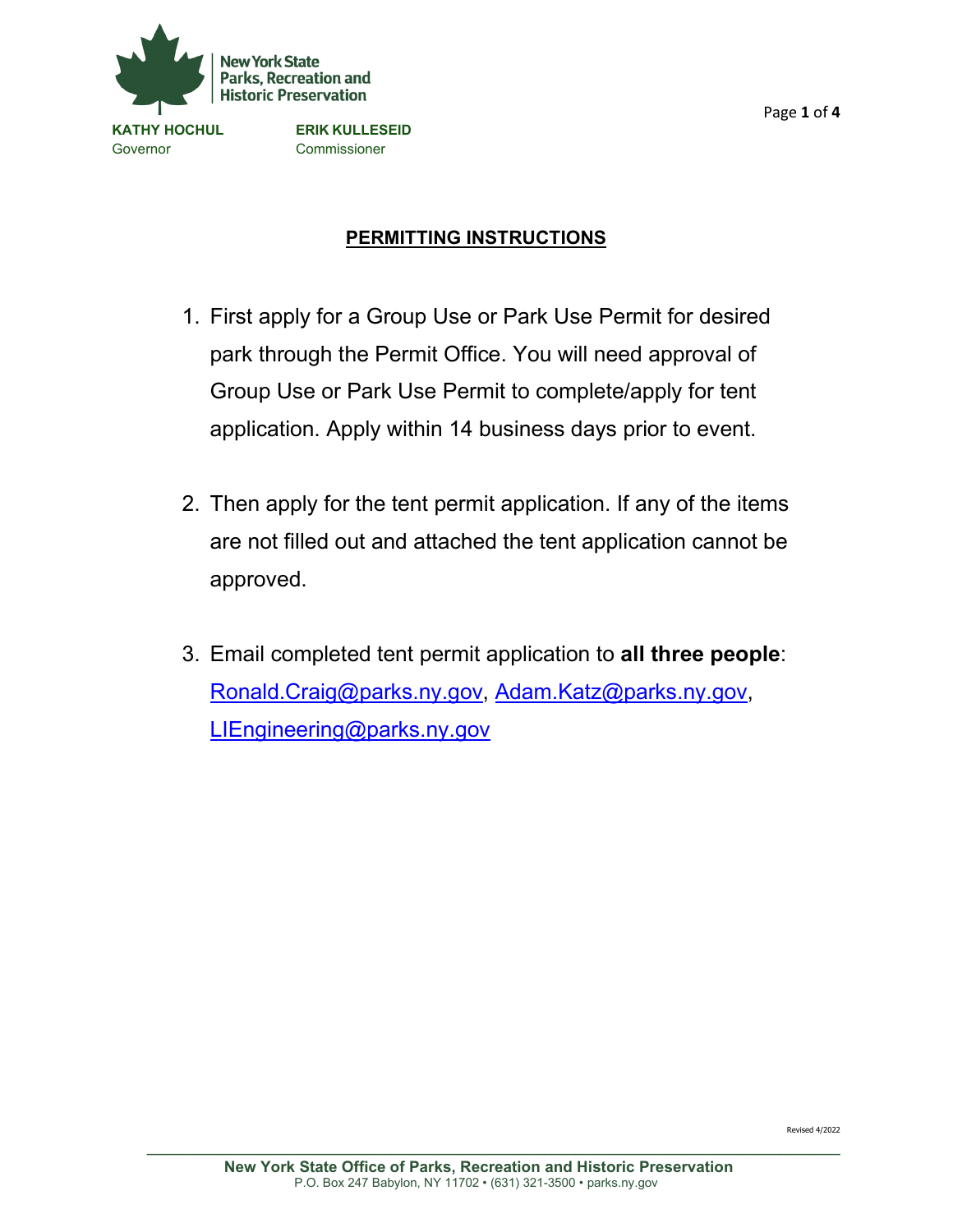

Governor Commissioner

**KATHY HOCHUL ERIK KULLESEID**

# Guideline Instruction for the Installation of Tent, Canopy and or any Temporary Structure

Some of the procedures listed below are from **2020 International Fire Code Chapter 31** "Tent and other Membrane Structures" and N.F.P.A. 102

Use period: Not to exceed 180 days in a (12) month period

## **New York State Parks and Recreation requirements:**

- Completed tent permit application need to emailed to all three people: [Ronald.Craig@parks.ny.gov,](mailto:Ronald.Craig@parks.ny.gov) [Adam.Katz@parks.ny.gov,](mailto:Adam.Katz@parks.ny.gov) and [LIEngineering@parks.ny.gov](mailto:LIEngineering@parks.ny.gov)
- All applications are to be received at least 14 days prior to the event.
- Exit signs shall be installed at required exit doorways.
- An installation site plan is to be submitted to the Park Manager prior to installation and is to consist of but not be limited to: structure's location on site, stake and support layout, exiting and fire extinguisher locations.
- All electrical enclosures and equipment must be rated and clearly marked for outdoor use.
- A certificate of insurance for the tent or membrane structure installer is to be submitted along with the application for the tent permit.
- A certificate of flammability rating for the material is to be submitted prior to installation to ensure the structure is in compliance with N.F.P.A. 701.
- If the tent or structure is more than 400 square feet or the canopy is in excess of 400 square feet and is to be used for seating, a floor plan of the seating arrangements is to be filed prior to approval of installation.
- Occupancy signs, when required, are to be posted in conspicuous locations inside of the tent or membrane structure.
- No cooking is to take place within 20 feet of a tent or membrane structure that is to be used for public assembly.
- Before installations make sure there are no underground utilities in the area.
- Anchorage requirements: tents shall be adequately roped, braced and anchored to withstand the elements of weather and to prevent against collapsing.
- Always make sure that the tent or structure location will not impede any emergency response apparatus to and from structure.
- No smoking shall be permitted. Suitable signs are to be placed in conspicuous locations.
- Open or exposed flame shall not be permitted inside or located within 20 feet of tent or membrane structures.

#### **Representative responsible to oversee installation** \_\_\_\_\_\_\_\_\_\_\_\_\_\_\_\_\_\_\_\_\_\_\_\_\_\_\_\_\_**Date**\_\_\_\_\_\_\_\_\_\_

 **Tent Permit No.**

## **APPLICATION FOR**

**TEMPORARY TENTS AND OTHER MEMBRANE STRUCTURES – FIRE CODE CHAPTER 31 \*ALL APPLICATIONS MUST BE SUBMITTED 14 BUISNESS DAYS PRIOR TO EVENT\***

Revised 4/2022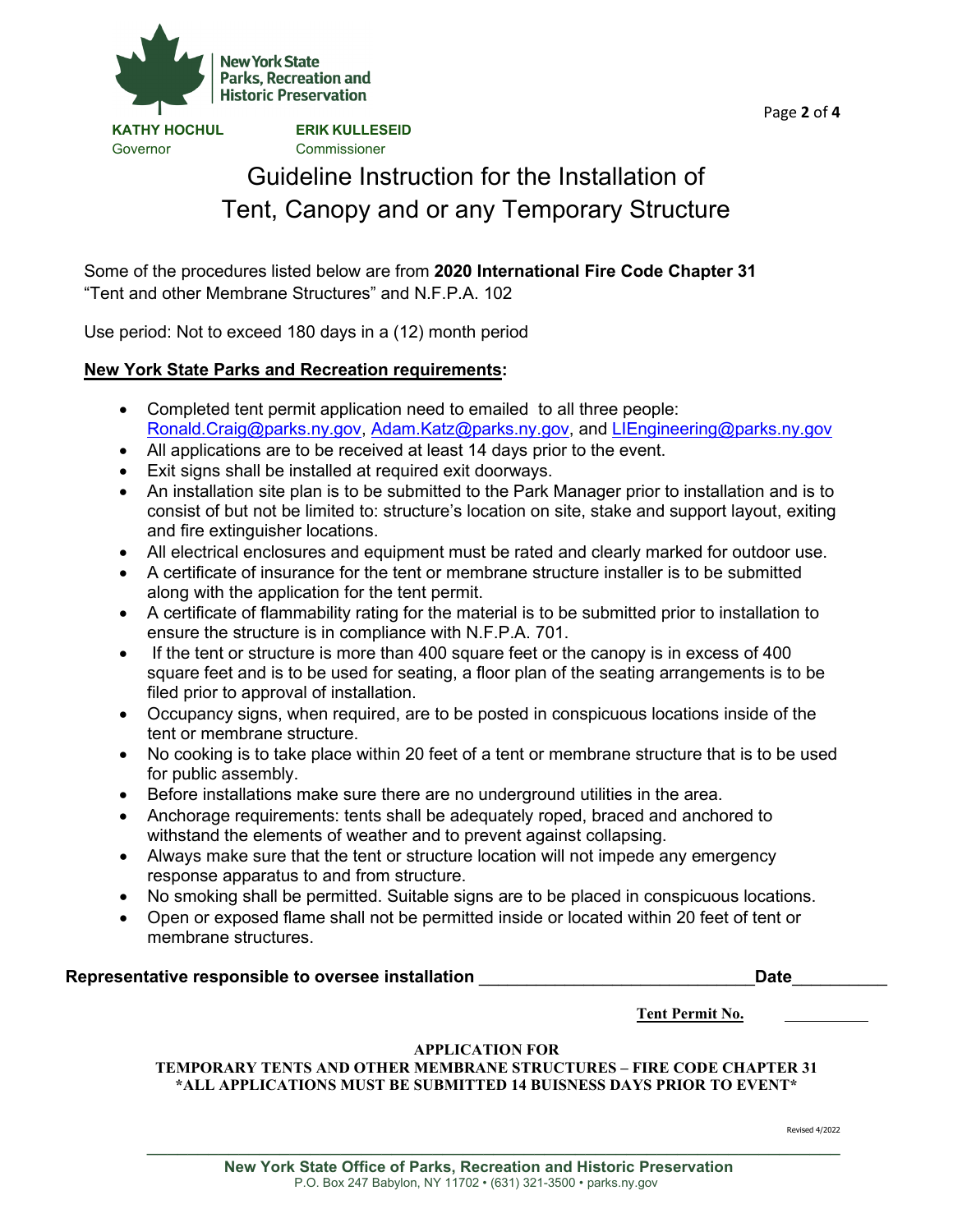|                                 | <b>New York State</b>                               | <b>Parks, Recreation and</b><br>Historic Preservation                                                                                                                                                                          |  |  |                                             | Page 3 of 4 |  |  |  |
|---------------------------------|-----------------------------------------------------|--------------------------------------------------------------------------------------------------------------------------------------------------------------------------------------------------------------------------------|--|--|---------------------------------------------|-------------|--|--|--|
| <b>KATHY HOCHUL</b><br>Governor |                                                     | <b>ERIK KULLESEID</b><br>Commissioner                                                                                                                                                                                          |  |  |                                             |             |  |  |  |
|                                 |                                                     | 1. Date of submitting tent application________                                                                                                                                                                                 |  |  |                                             |             |  |  |  |
| 2.                              |                                                     | Attach approved Group Use or Park Use permit? Permit No.                                                                                                                                                                       |  |  |                                             |             |  |  |  |
| 3.                              |                                                     | Type of Event: □Retail Tent Sale □Outdoor Assembly □Other_______________________                                                                                                                                               |  |  |                                             |             |  |  |  |
| 4.                              |                                                     |                                                                                                                                                                                                                                |  |  |                                             |             |  |  |  |
|                                 |                                                     |                                                                                                                                                                                                                                |  |  |                                             |             |  |  |  |
|                                 |                                                     |                                                                                                                                                                                                                                |  |  |                                             |             |  |  |  |
| 5.                              | Person in charge of event:                          |                                                                                                                                                                                                                                |  |  |                                             |             |  |  |  |
|                                 |                                                     |                                                                                                                                                                                                                                |  |  |                                             |             |  |  |  |
|                                 |                                                     | Official Title: <u>Communication</u> Communication: Communication:                                                                                                                                                             |  |  |                                             |             |  |  |  |
|                                 |                                                     |                                                                                                                                                                                                                                |  |  |                                             |             |  |  |  |
|                                 |                                                     |                                                                                                                                                                                                                                |  |  |                                             |             |  |  |  |
| 6.                              |                                                     |                                                                                                                                                                                                                                |  |  |                                             |             |  |  |  |
|                                 |                                                     | Address: No. 2016. The Commission of the Commission of the Commission of the Commission of the Commission of the Commission of the Commission of the Commission of the Commission of the Commission of the Commission of the C |  |  |                                             |             |  |  |  |
|                                 |                                                     | City: City: City: City: City: City: City: City: City: City: City: City: City: City: City: City: City: City: City: City: City: City: City: City: City: City: City: City: City: City: City: City: City: City: City: City: City:  |  |  |                                             |             |  |  |  |
|                                 | 7. Tent Dimensions:<br><b>Total Square Footage:</b> |                                                                                                                                                                                                                                |  |  |                                             |             |  |  |  |
|                                 |                                                     |                                                                                                                                                                                                                                |  |  |                                             |             |  |  |  |
|                                 |                                                     | 9. Attach copy of insurance (Acord Form).                                                                                                                                                                                      |  |  |                                             |             |  |  |  |
|                                 |                                                     | 10. Attach Guideline Instruction Sheet signed and returned.                                                                                                                                                                    |  |  |                                             |             |  |  |  |
|                                 |                                                     | 11. Attach site map, utility mark-out as required for tents erected with tent stakes.                                                                                                                                          |  |  |                                             |             |  |  |  |
|                                 |                                                     |                                                                                                                                                                                                                                |  |  |                                             |             |  |  |  |
|                                 |                                                     |                                                                                                                                                                                                                                |  |  | Signed by Applicant (see No. 4 above)       |             |  |  |  |
|                                 |                                                     |                                                                                                                                                                                                                                |  |  | Signature: <u>Code Enforcement Official</u> |             |  |  |  |
|                                 | Disapproved Date:                                   |                                                                                                                                                                                                                                |  |  |                                             |             |  |  |  |

\_\_\_\_\_\_\_\_\_\_\_\_\_\_\_\_\_\_\_\_\_\_\_\_\_\_\_\_\_\_\_\_\_\_\_\_\_\_\_\_\_\_\_\_\_\_\_\_\_\_\_\_\_\_\_\_\_\_\_\_\_\_\_\_\_\_\_\_